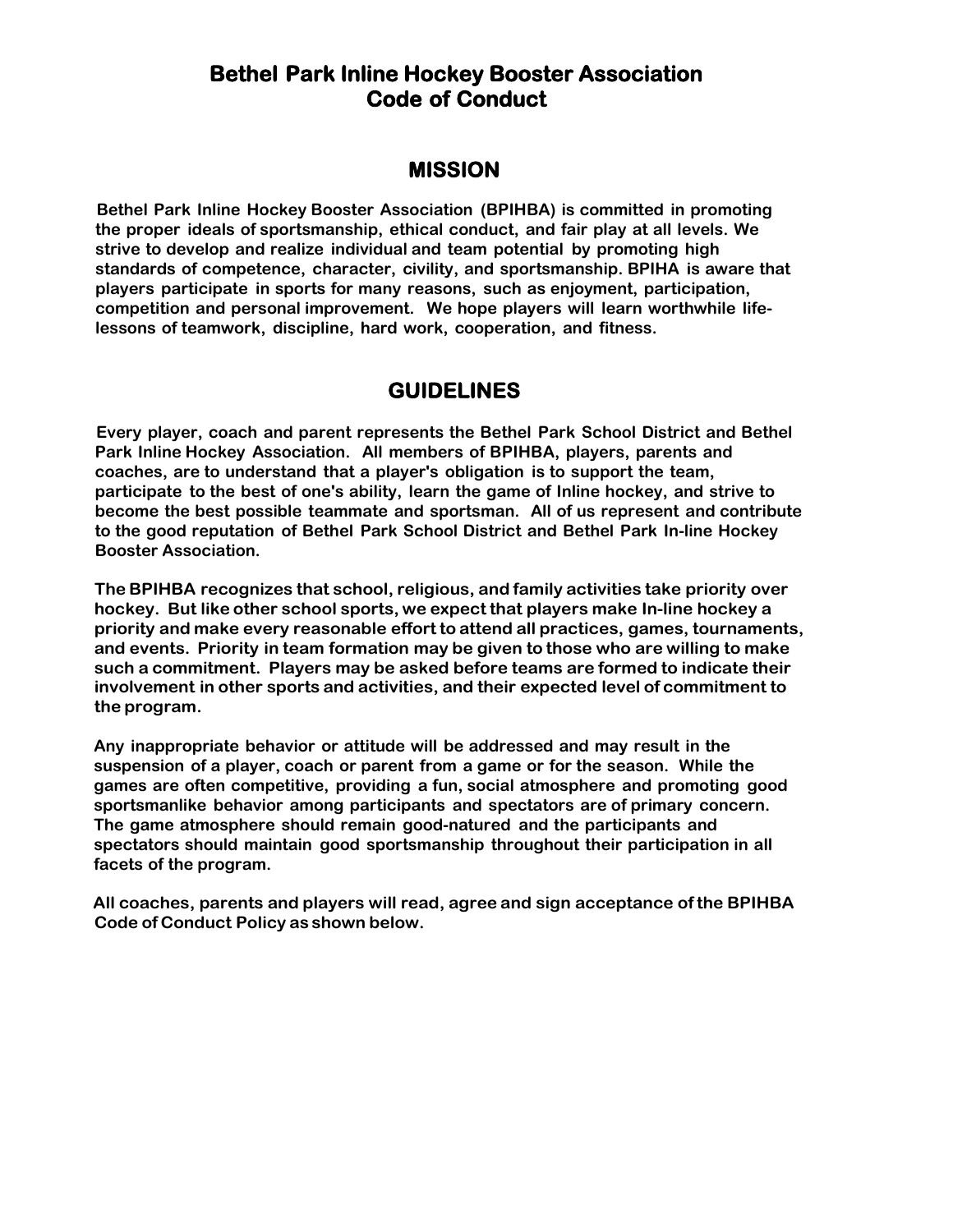# **SUMMARY EXPECTATIONS**

#### **BPIHBA expect coaches to:**

- **Be knowledgeable of the sport and demonstrate and reinforce its skills**
- **Teach fundamentals of hockey: skating, stick-handling, shooting and passing**
- **Always exemplify the very best courtesy, manners, and sportsmanship**
- **Work with the players in promoting harmony, teamwork and cooperation**
- **Exhibit fairness in dealing with all players and parents**
- **Be a positive role model for the athletes and young kids**
- **Communicate effectively with players and parents in matters related to team goals**
- **Remind players of their responsibilities and expectations**
- **Do not argue with or verbally bash other players, parents, coaches or referees**
- **Make decisions fairly and as necessary to keep with team and BPIHA objectives**
- **Adhere to the BPIHA Code of Conduct Policy**

#### **BPIHBA expect players to:**

- **Respect the position, decisions, and the requests of the coaches**
- **Always exemplify the very best courtesy, manners and sportsmanship**
- **Adhere to and follow the rules imposed by the coaches**
- **Give the very best effort and performance possible, both in practice and during games**
- **Be faithful in attending practice and games**
- **Cooperate fully with the coaches and teammates in striving to achieve the team's goals**
- **Put the needs of the team before individual needs**
- **Maintain acceptable behavior before, during and after games**
- **Never use violence as a means to an end**
- **Be a positive role model for other athletes and young kids**
- **Be respectful of all official's decisions**
- **Do not argue with or verbally bash other players, parents, coaches or referees**
- **Gain an understanding and appreciation for the rules of the sport**
- **Adhere to the BPIHA Code of Conduct Policy**

#### **BPIHBA expects parents to:**

- **Help child fulfill the expectations of a player as stated above**
- **Expect and encourage their daughter/son to always exemplify the best effort and performance possible**
- **Be a positive role model for the athletes and young kids**
- **Do not argue with or verbally bash players, parents, coaches or referees**
- **Practice a <sup>24</sup> hour cool downperiod after any game or practice before initiating potential constructive critiquing conversations with coaches or players. Arrange a private meeting with the coach apart from the time of practice and before/after games to discuss matters which may be confrontational**
- **Respect the coach's decisions regarding playing time and strategies**
- **Conduct self in a courteous manner when dealing with a coach, opposing players, officials, or fans**
- **Show respect for the opposing players, coaches and spectators**
- **Be respectful of all officials decisions**
- **Gain an understanding and appreciation for the rules of the sport**
- **Adhere to the BPIHA Code of Conduct Policy**

**Adhere to <sup>a</sup> 24 hour cool down period after any game or practice before presenting any complaints or issues to the coaches. Arrange <sup>a</sup> private meeting with the coach to discuss any matters which may be confrontational.**